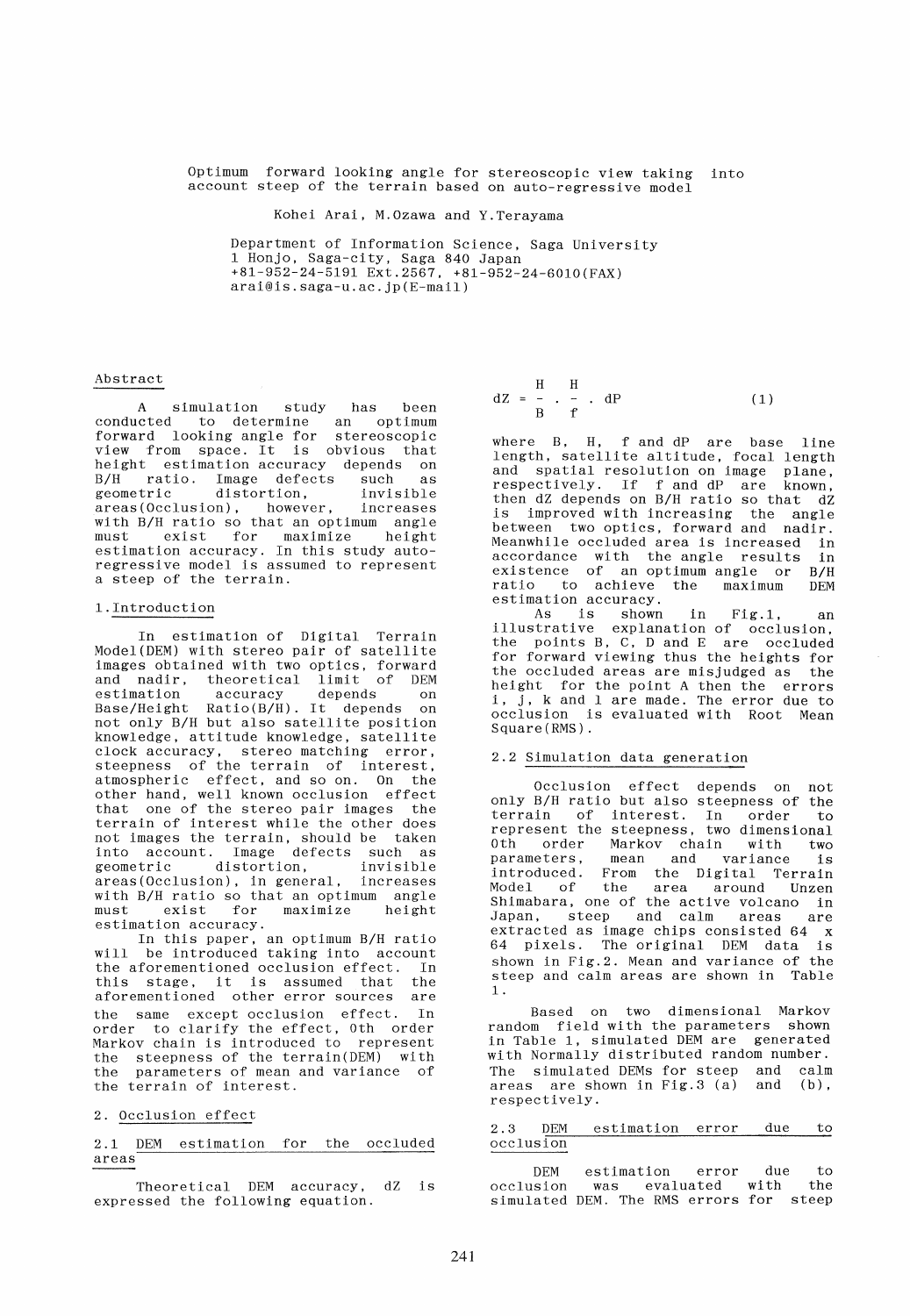and calm DEMs are shown in Fig.4 together with theoretical DEM accuracy expressed by equation (1). In the figure, 47.66 degree implies that all the points included in the simulated DEM are occluded corresponding to the tangent line from the satellite  $position, H = 800$  Km to the earth's surface(radius of the earth is assumed 6378Km) . Cross points between 6378Km). Cross points between<br>theoretical DEM accuracy and DEM estimation error due to occlusion show optimum angle between viewing vectors shown in Table 2.

|      | and calm areas consists of<br>64 x 64 pixels | Table 1 Mean and Variance of the steep |
|------|----------------------------------------------|----------------------------------------|
|      | Steep area Calm area                         |                                        |
| Mean | 150.63<br>Variance 275.89                    | 22.97<br>58.83                         |

# 3. Concluding remarks

The proposed method for determination of optimum B/H ratio which maximize DEM estimation accuracy with consideration on occlusion effect is applicable to the stereoscopie sensors which have two optics for instance nadir and backward. Also the representation of steepness of the terrain of interest is useful for other application to ground surface analysis.

Next step is to take into account atmospheric influence, geometry among sun, terrain and satellite, for determination of more realistic optimum B/H ratio.

Table 2 Optimum angle and corresponding B/H ratio by taking into account occlusion effect.

|                       |                | Optimum angle Optimum B/H ratio |              |  |
|-----------------------|----------------|---------------------------------|--------------|--|
| Steep DEM<br>Calm DEM | 40.78<br>45.54 |                                 | 6.85<br>6.19 |  |
|                       |                |                                 |              |  |



Fig.1 An illustrative explanation of occlusion, the points B, C. D and E are occluded for forward viewing thus the heights for the occluded areas are misjudged as the height for the point A then the errors i, j, k and l are made.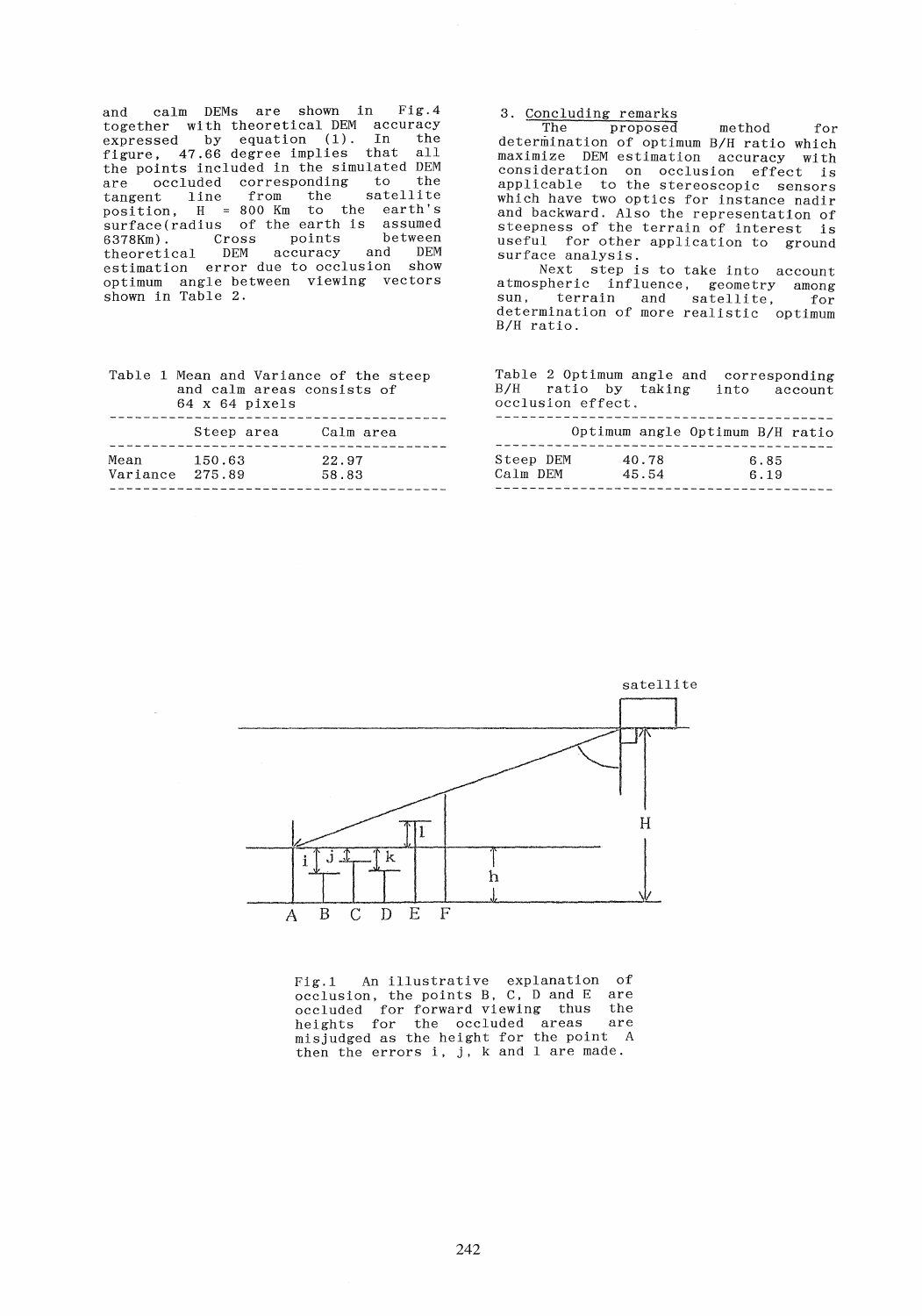

Fig.2 The Digital Terrain Model of area around Unzen Shimabara, one of active volcano in Japan, steep and areas are extracted as image consisted 64 x 64 pixels. the the calm chips



 $\bar{1}$ 

(a)The simulated DEM for steep area (b)The simulated DEM for calm area

Fig.3 The simulated DEMs for steep and calm areas